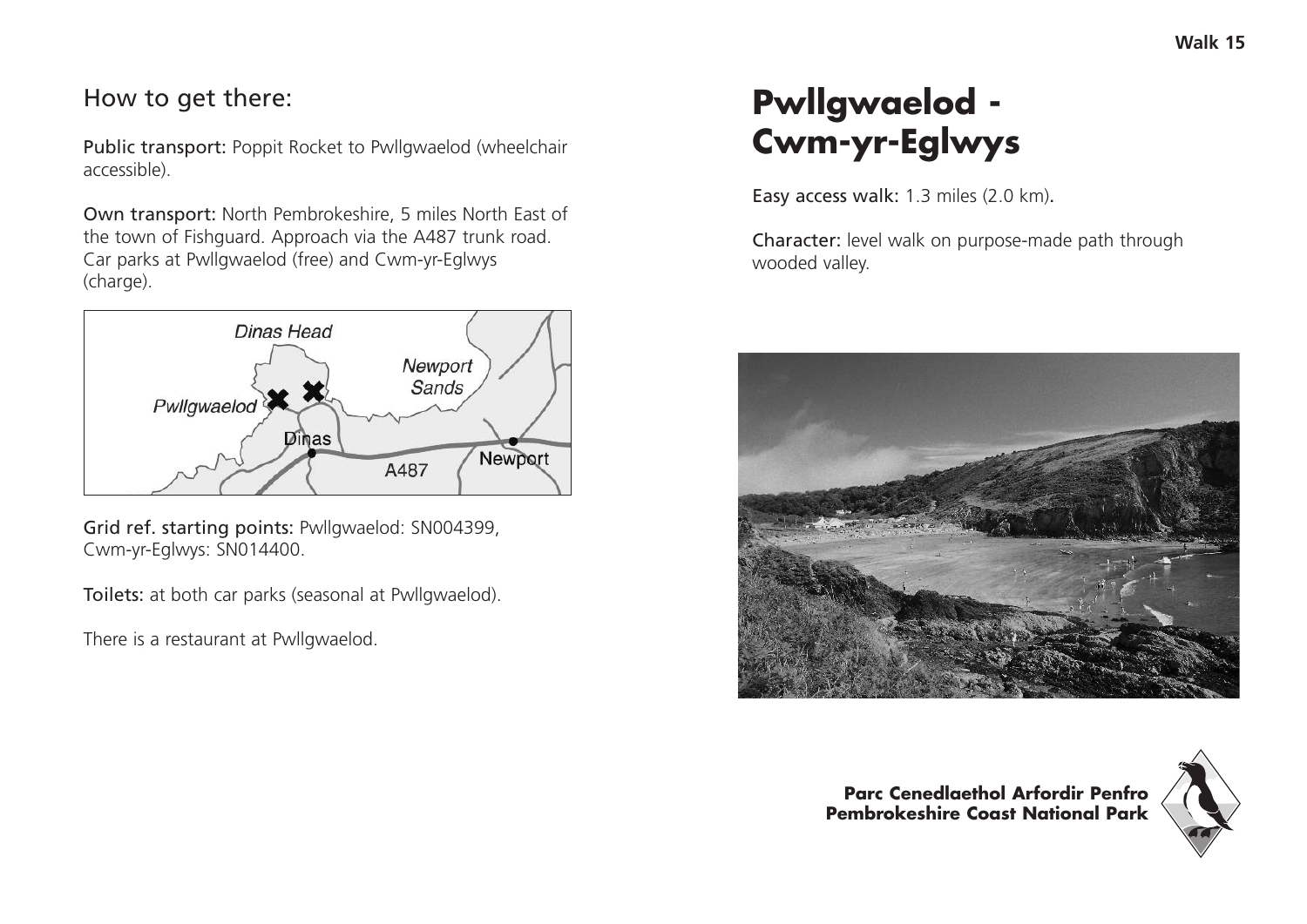### **Description**

The walk is mainly on a purpose-made tarmac surface. Gradients are minimal, and where they do occur are only for short distances. The section across Cwm-yr-Eglwys caravan park (90m) has a concrete honeycomb surface through which grass grows. It can give a juddering sensation when crossed in a wheelchair.

This walk follows a valley that was formed by the same Ice

Age melt-water that formed the Gwaun Valley further down the coast. It is a pleasant valley with wet woodland to the South and Dinas Island to the North.

On a windy day, the wind buffets either Pwllgwaelod or Cwm-yr-Eglwys, leaving one cove bracing and the other sheltered by surrounding cliffs.

It is worth having a look at the remains of Cwm-yr-Eglwys church: the path to the church



is level, and there are seats on the seawall. The church, dedicated to St Brynach, was destroyed in the great storm of 1859.

## **Directions**

#### From Pwllgwaelod:

Follow road past restaurant and turn right at signpost to gate (short steep ramp, then 1:15 for 12 metres). Follow level, tarmac path through gates (up to 1:12 gradient for 7 metres leading up to third



gate) until reaching Cwm-yr - Eglwys car park.

#### From Cwm-yr-Eglwys:

Walk towards caravan park on well defined path. After second gate (up to 1:12 gradient down for 7 metres) path surface is tarmaced. Follow path to road at Pwllgwaelod (1:15 gradient down for 12 metres after last gate, followed by short steep ramp down).